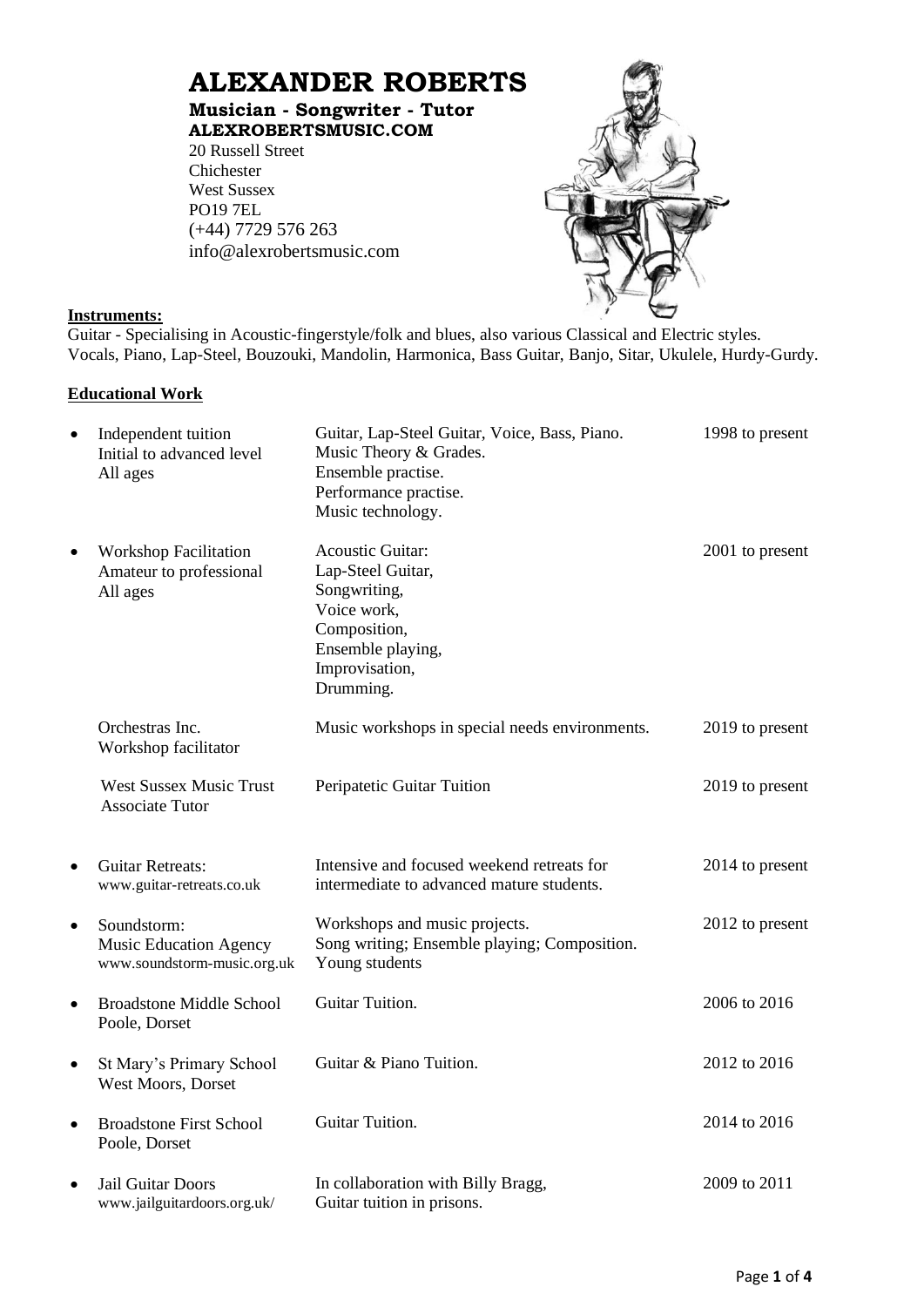| Dorset Music Service                              | Guitar tuition in Dorset schools. | 2006 to 2008 |
|---------------------------------------------------|-----------------------------------|--------------|
| <b>Chichester College</b>                         | Learning Support Staff.           | 2003 to 2004 |
| <b>Jesse Young Husband</b><br>School, Chichester. | Guitar Tuition.                   | 2002 to 2004 |

#### **Composition & Recording Work**

The majority of my creative work is in song-writing and fingerstyle guitar. I have a catalogue of approximately 500 self-penned songs and compositions and am currently working on my  $8<sup>th</sup>$  solo release.

| <b>International releases:</b>        |                                       |                                                                                                                                                                                                   |
|---------------------------------------|---------------------------------------|---------------------------------------------------------------------------------------------------------------------------------------------------------------------------------------------------|
| Keep The<br>Light On                  | 2018<br><b>TBC</b>                    | The culmination of a year spent living and writing in rural France. Co-produced<br>and recorded at Olympic Studio, London with legendary producer Chris Kimsey.                                   |
| Far Flung<br>Corners                  | 2017<br>Far Flung<br>Collective       | A collaborative project conceived in the outer Hebrides,<br>Recorded at Gorbals Studio, Glasgow.<br>Highlighted as BBC Radio Scotland album of the week<br>5 star review from Songlines magazine. |
| Slack Magic                           | 2016<br>Fab Records                   | Self produced solo album of original folk/blues songs.<br>5 star review from Acoustic Magazine.                                                                                                   |
| The Daemon<br>& the Eidolon           | 2015<br><b>Aether Talk</b><br>Records | Co-produced solo album of original and traditional songs featuring myself and<br>several other musicians<br>Listed by UK Folk Radio in the top 10 albums of 2015.                                 |
| Love<br>& Supernatural                | 2014<br><b>URM Records</b>            | Self produced solo album of original folk/blues songs.<br>5 star review from Acoustic Magazine.                                                                                                   |
| Waiting On<br>The Sun Again           | 2013<br><b>URM Records</b>            | A solo album comprised of songs set to the lap-steel guitar.<br>Winner of 'Best slide and vocal album 2013'<br>- Weissenborn Magazine -                                                           |
| Fairwood<br>& Stone                   | 2011<br><b>Aether Talk</b><br>Records | My first Self-produced album of original songs.                                                                                                                                                   |
| By The Ley                            | 2009<br>Villainous<br>Records         | The Culmination of a year spent living and writing from a tipi in deepest darkest<br>Dorset. Earning me the moniker of 'The Bard of Dorset' and leading to future<br>Far Flung Corners project.   |
| <b>Giant Killer</b><br><b>Session</b> | 2007<br>Selection<br>Records          | Debut solo album and first record contract as a solo artist.<br>5 star review from Acoustic Magazine.                                                                                             |

# **Further Composition and Studio Work:**

• Concept Album: *Before The Deluge; An Odyssey of Poetry, Music, & Soundscapes* (2012) URM An experimental piece. Music, poetry and sound design, inspired by environmental and cultural change. I wrote, recorded and produced this work.

• Hypnotherapy CDs. (2008)

I co-produced a series of eight very successful hypnotherapeutic recordings with my father, Dennis Roberts (Chartered Psychologist). This was of particular interest to me and resonates with my study and research into the healing properties of music and vibration.

• My music has been licensed and commissioned for use on various adverts and films: clients include; The BBC, Virgin Media, Netflix, Amazon, Red Funnel Ferries, YDNA (Surfing Films), Tourist Information Bureau.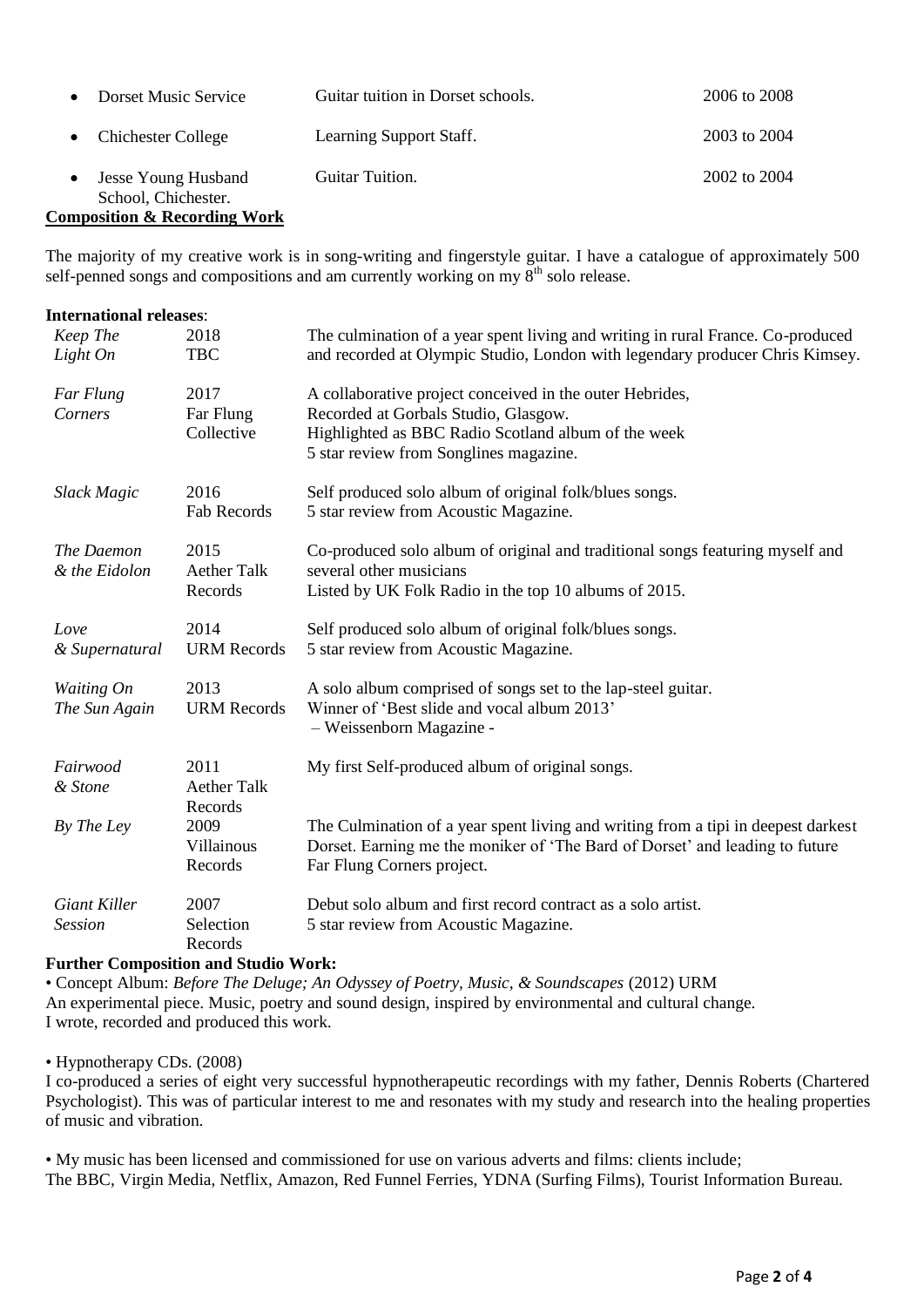• I have worked as a session musician on countless recordings since 1997 and also as a producer and engineer in various studios. These have included my own 'AetherTalk' studio, Giant Killer Studio, Monkey Puzzle Studio, Road Kill Studio, 45g Studio, Guy Chambers' Sleeper Sounds Studio, Gorbals Studio Glasgow, and most recently with Chris Kimsey in Olympic Studios.

• In 2017 I co-founded and became co-director of *Slack Magic Publishing and Production Co*, alongside Fred Cantrell (Former Managing Director of Island Records) and Kim Neech (founder of Fab Records and former F1 manager). This company provides a platform for new artists and song-writers to license material to major record labels. **Performance Work**

My repertoire is extensive and eclectic. I have been a touring musician since 1996, beginning in rock bands, and then funk bands, Acid-Jazz bands, folk groups and function bands. I also occasionally give recitals in classical genres, and have held residencies in various venues in the UK.

For the past decade I have performed nationally and internationally, most often as a solo artist, with some trio tours accompanied by double-bass and percussion. On average my tours have numbered over 100 shows in a year.

I have performed alongside musicians whom I regard to be the most accomplished in their field. These include John Renbourn, Richie Havens, Billy Bragg, Martin Simpson, Richard Williamson, Jackie Leven, Martha Tilson, Nick Harper, O'Hooley & Tidow, Anna-Wendy Stevenson to name a few.

Some of my most notable venues would include:

| Festivals                                 | Clubs & Venues                         |
|-------------------------------------------|----------------------------------------|
| Glastonbury Festival - England            | The Troubadour - London                |
| <b>IOW</b> Festival - England             | The Lighthouse Theatre - Poole         |
| Virgin Barbados Music Festival - Barbados | Turner Simms Concert Hall- Southampton |
| Blues Au Chateaux - France                | Le Rideau Rouge - Brussels             |
| Confolens Music Festival – France         | The Komedia – Brighton                 |
| Bornholm Gathering – Denmark              | The Half Moon - London                 |
| Maryport Blues Festival - England         | Colston Hall - Bristol                 |
| Purbeck Folk Festival - England           | Loppen - Copenhagen                    |
| Larmer Tree Festival - England            | The Boileroom – Guildford              |
| Bath Fringe Festival – England            | The Mezz $-$ Dublin                    |
| Stonehenge Solstice Festival - England    | The Trades Club – Hebden Bridge        |

## **Further relevant experience:**

- I have secured sponsorship from Martin Guitars, Anderwood Guitars, and Gosden Guitars.
- *2012 to present - These Shrinking Isles:* this is an ongoing and very successful creative and educational project: a musical and cultural exchange commissioned by SoundStorm, linking coastal communities from very different parts of the UK. It looks at longstanding cultural diversity within the British Isles and the challenges of climate change faced by those living by the sea.

Most recently we linked the project with schools from Poole, Dorset, to those on the islands of Uist, and the Traditional Music College. I collaborated on some new music with Anna-Wendy Stevenson, their course leader, and one of Scotland's finest fiddle players.

- Ethnomusicology is a great passion of mine. I have travelled extensively, meeting musicians from different cultures. India touched me deeply. Whilst there for 6 months in 2005 I studied the rudiments of classical Indian Sitar, and shared songs with nomadic tribes in the desert of Rajasthan. I continue to research 'world' music to expand my own musicality and creativity.
- 2003-2005 Co-founded *Hive Pro-Musica*, an experimental music theatre and visual arts collective with shows running regularly at the Ox-market arts centre Chichester.
- 2009 Co-founded the *UK Roots Movement* (URM): A promotional and networking organisation for roots and acoustic artists in the British Isles. We established a nationwide gigging circuit.